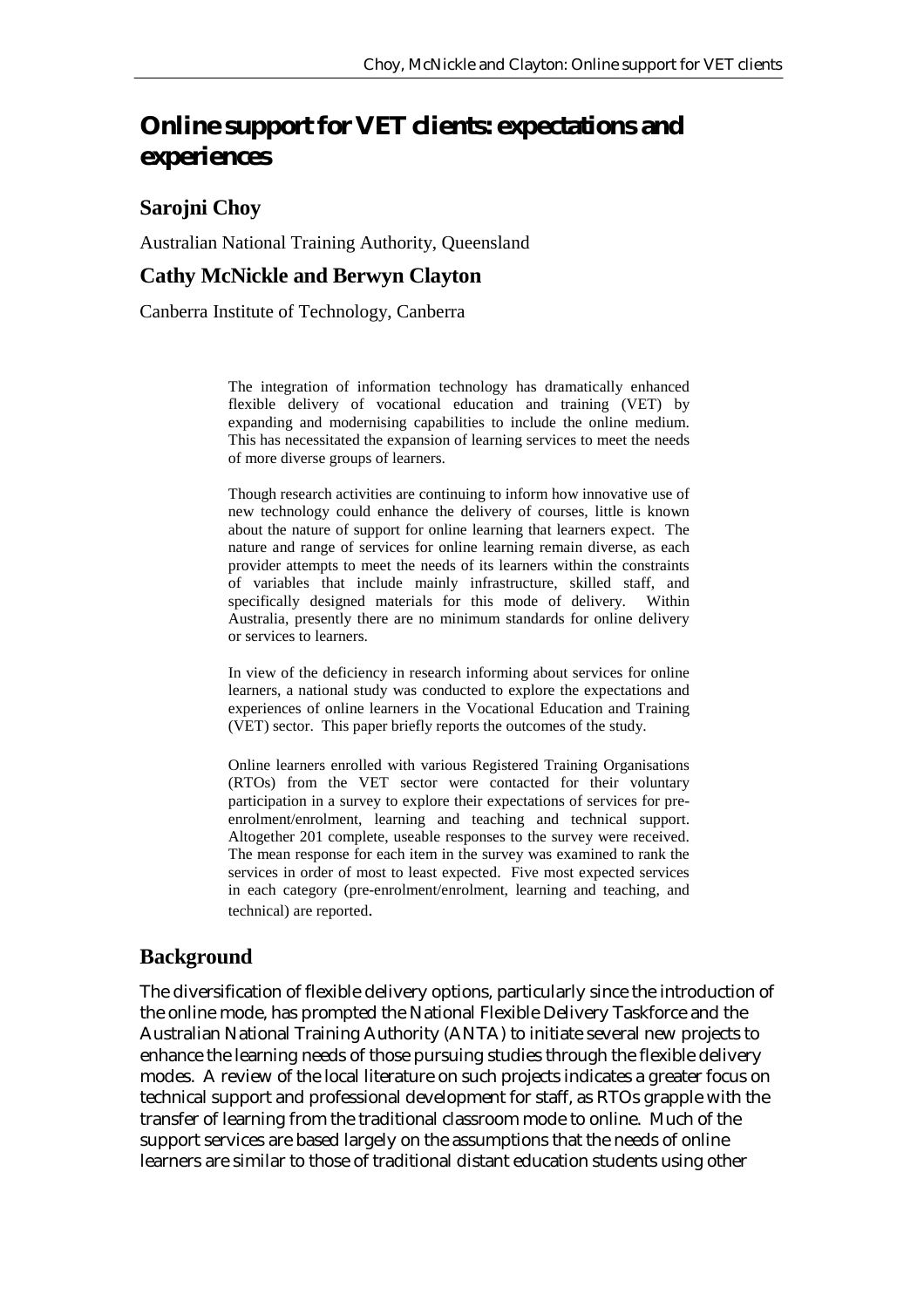modes. There is very limited evidence of research on the nature of services that online learners expect from their providers.

Online learning requires 'the use of cyber systems such as Intranet and Internet for communication for the purpose of teaching and learning' (Warner et al 1998). It involves the correct use of technical as well as pedagogical skills and knowledge to successfully undertake learning by utilising the capacities of information technology. Indeed online education is seen to be evolving its own pedagogy (National Education Association 2000), therefore requiring considerable research to identify, develop and provide appropriate support.

Even with access to a wide network through the world wide web, learner support from the providers is critical for online learning. Salmon (1998) asserts that it is the responsibility of the provider to ensure the learner is sufficiently comfortable with technology so that it becomes an 'enabling device rather than a barrier'. A recent study by Cashion (2000) shows that despite the arguments for the benefits of the online environment, many learners are not taking full advantage of this technology. LeCornu (2000) supports that many learners have the basic skills in computing, but require training for more effective use for formal learning. Evaluations by Laurillard (1993), Bignum and Kenway (1998), Bennett et al (1999) and McKavanagh et al (1999) have stressed that online learners have three key requirements:

- contact with peers and teachers:
- well-developed information literacy skills; and
- stimulating online activities.

Carroll and McNickle (2000) advocate that all of the support services in place for traditional face-to-face students should also be made available to online students. Added to these, specific services to support online pedagogy should be considered. In any case, the presence of a tutor who is able to respond quickly to the learners is vital. Mitchell and Bluer (1996) assert that the tutor is often more significant than the learning technology. Harper et al (2000) allude to various challenges for facilitators and learners to achieve success through the online mode. They highlight nine critical issues to consider:

- maintaining motivation
- acceptance of the technology by teachers and students
- prior knowledge for participation in online learning
- attitudes towards technology
- content level
- degree of interactivity
- ability of facilitators and learners to use the technology
- accessibility to the systems supporting online learning
- communication skills.

The overall success in the transition between classroom and online education is a challenge being addressed by all RTOs. Clayton et al (2000) maintain that the success of online delivery in the VET sector will be significantly driven by the experiences and expectations of the learners. Without appropriate and adequate learner support, the promise of information technology to enhance flexible delivery will be difficult to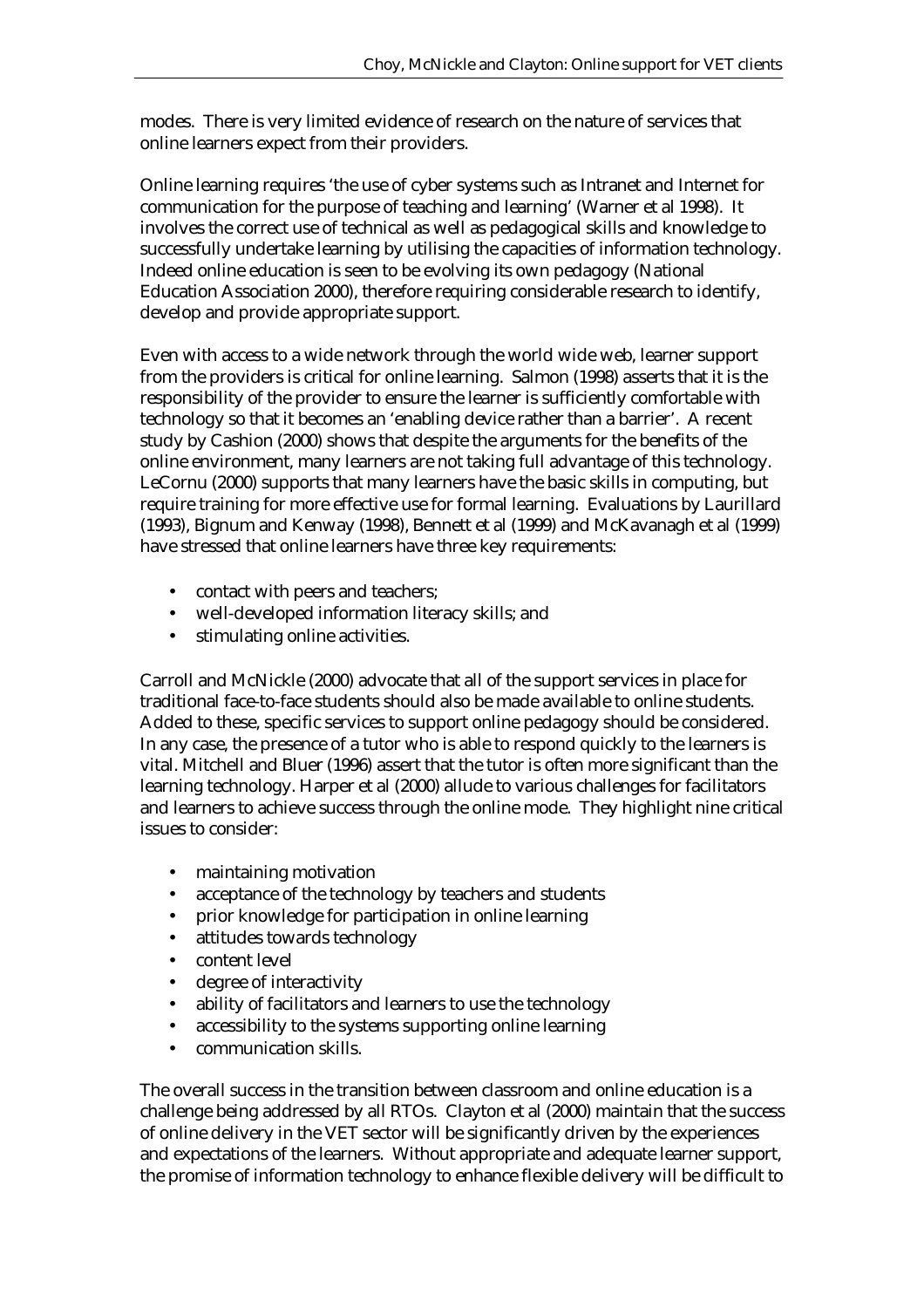realise. It is therefore essential to investigate the limitations experienced by learners and adequately address specific needs for online learning. Hence this study was supported by the National Centre for Vocational Education and Research (NCVER) to explore the expectations and experiences of online VET learners in Australia.

# **Methodology**

The purpose of the study with online learners was firstly to explore their level of expectation for a range of services relating to pre-enrolment, online learning and teaching, and technical assistance. A questionnaire was developed and respondents were asked to rate their level of expectation against each item. The items originated from a review of literature on student support services for pre-enrolment, online learning and teaching, and technical assistance. The questionnaire was structured into four sections. Section I was designed to collect background information about the respondents. The remaining three sections focused on pre-enrolment, online learning and teaching and technical support. There were 28 items to be rated for preenrolment; 34 items for online learning and teaching; and 16 items for technical support. Each item had a Likert-type scale ranging from 0 to 3  $(0 = Not$  expected;  $1 =$ Low;  $2 =$  Moderate;  $3 =$  High) to indicate the level of expectation.

At the end of Section IV, respondents were also provided space to write any comments regarding their expectations of services that were not mentioned in Sections II-IV. The questionnaire was reviewed by the members of the Project Reference Group and piloted with 22 online students before the main survey was conducted.

The second purpose of the study was to investigate online learners' evaluation of current online services. They were asked to indicate the essential services, those that are most beneficial, examples of best practice and any limitations in current support mechanisms. Data for the second purpose was collected through interviews in which 11 online learners participated. Data from both sources - survey and interviews - were collected using online technology, mainly emails.

Permission was sought from Directors of online VET RTOs to conduct the study with their students. A liaison person in each participating RTO was contacted to assist with the administration of the survey questionnaire and interview proforma to online students enrolled in the second semester of year 2000. The survey was sent individually to each student; mass emailing was avoided to maintain confidentiality.

The survey participants were requested to return their completed questionnaires directly to the project officer within a week. The project officer's contact details were provided to each participant in case they needed clarification about the study. Reminders were sent to those who had not responded within a two-week period. The main reason for not responding was due to limited time resulting from heavy work demands prior to the Christmas break.

Overall, it was found that the participants were very cooperative and open with their comments. An added advantage in using the email for the survey was that respondents could be accessed easily if they forgot to respond to any of the questions in the survey. Furthermore, it was possible to clarify any comments they wrote at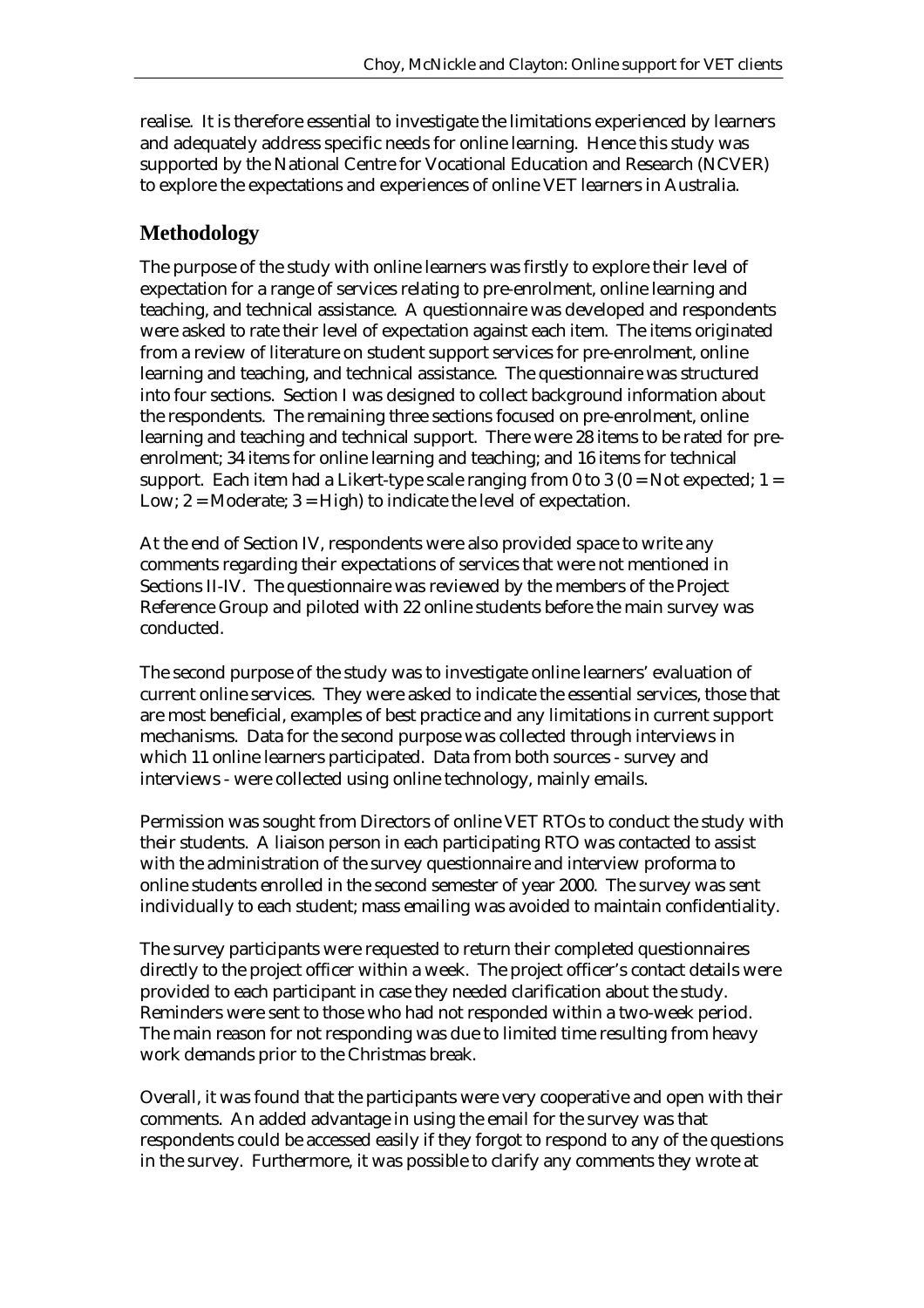the end of the questionnaire. Thankyou notes were emailed to each individual who responded.

All quantitative data were analysed using the SPSS computer software. The response to each question was coded. The analyses of the survey data were mostly descriptive in nature.

The 201 completed survey responses were received from students who represented 23 public and private RTOs offering VET-type courses across Queensland, New South Wales, Australian Capital Territory, South Australia and Victoria. Before presenting the results, it is important to examine the profile of the online learner.

## **Online learners – a brief profile**

There were 68% females and 32% males in the sample. A majority of the respondents (40%) were aged over 40 years. Only 5% were aged below 20 years and 12% were between the age of 21 and 25 years. Fifteen percent of the sample was aged 26-30 years, 14% was 31-35 years old and 15% was 36-40 years. The distribution of respondents within each age group is shown in Figure 1.



**Figure 1:** Distribution of sample within each age group

Of the total sample, only one student indicated that he was 'Disabled' and a majority (73%) did not belong to any of the other stated target groups (Aboriginal and Torres Strait Islander; culturally and linguistically diverse background; rural or regionally isolated). Only 3 students (2%) were of Aboriginal or Torres Strait Islander origin, 5.9% were from a culturally and linguistically diverse background and 19% were from rural or regionally isolated areas.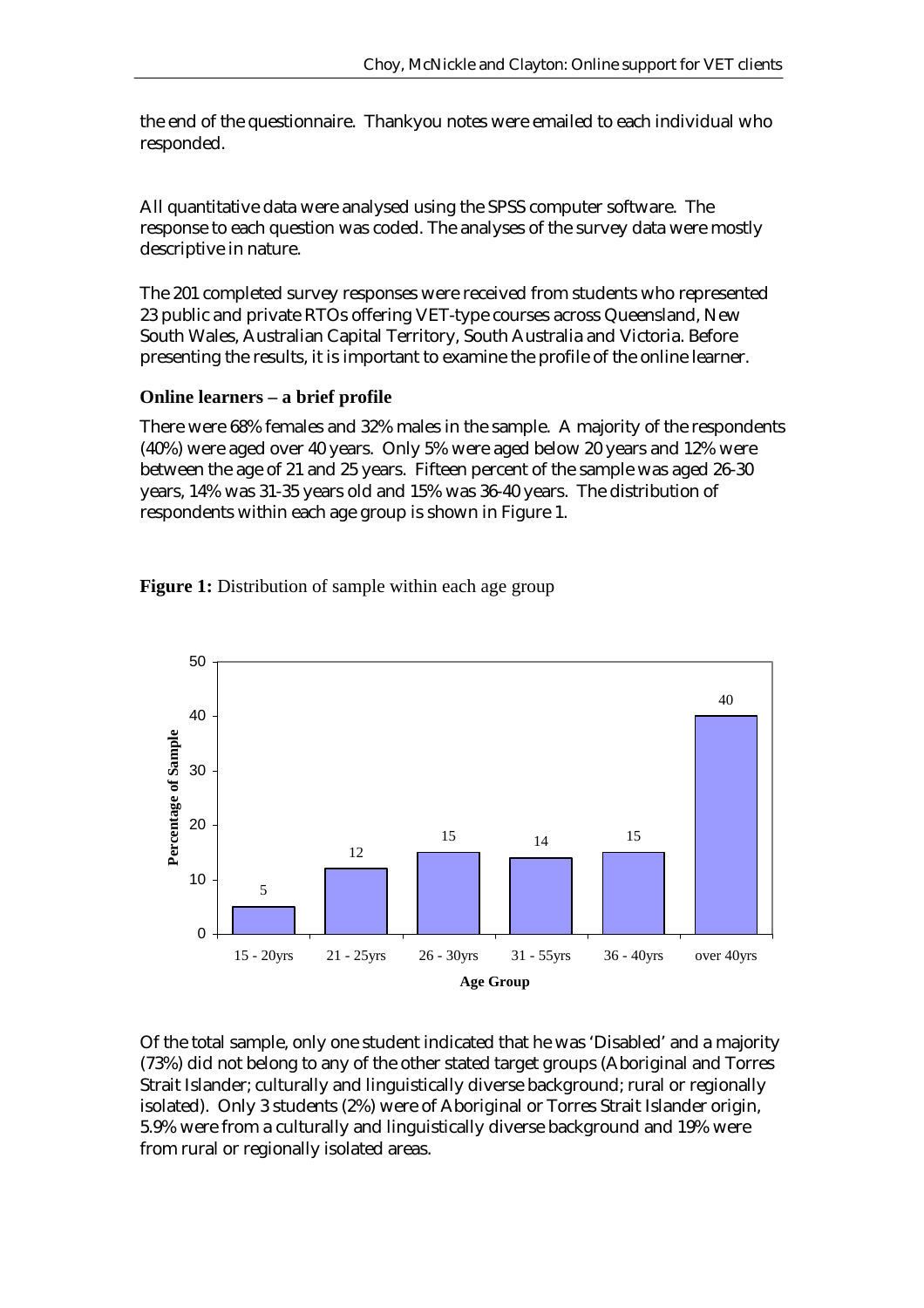Online learners who participated in this study were studying courses at certificate and diploma levels. A majority of the learners in the sample (48%) undertaking online courses were studying for a Certificate III qualification. About 26% were pursuing a Certificate IV course, while 7% were completing courses for a Certificate II or III, and 5% were undertaking studies for a diploma and 6% for an advanced diploma. Subjects in information technology, business administration, accounting and government administration were the most common areas of study.

Among those pursuing studies through the online mode, a majority were beginners with this mode of study. About 66% said they were completing their first module at the time of the survey. About 31% had already completed between 1-5 modules through the online mode and 3% had completed over five modules using this medium.

The respondents were asked where most of their online learning took place. The sample's responses showed that most (42%) of them completed all their online learning from home. About 22% said all their online learning took place at work. Seventeen percent (17%) of the sample completed learning mostly at home and the rest at work, while 16% said they completed most of their online learning at work and the rest at home. Only 2% of the sample said they completed their online learning at the computer centre of their institute and 1% indicated their learning took place at a friend's house, because they did not own a computer.

A majority of online learners (64%) said they intend to complete the whole course via the online mode. About 17% of the sample plan to complete some modules/subjects online and the rest by other modes. Nineteen percent (19%) of the sample were not decided about future online learning.

A large proportion of the sample (94%) was employed while studying online. Among them, 7% were in part-time employment while 87% held full-time jobs. Online courses appear to be popular with full-time employees, most of whom seem to dedicate time outside their working hours to complete their studies.

The sample was asked to state their reasons for undertaking online courses. The three main reasons were: flexibility, change and lack of choice.

Of the total sample, 68.2% undertook online learning because of flexibility in terms of pace, time and place. Some examples of statements they wrote were:

Freedom – I can work at my own pace.

No time constrains, can work whenever I have time.

Due to geographical constraint. I live in the rural area.

About 12.2% said they enrolled in online courses to experience a change from traditional delivery systems.

Just wanted a change.

I have an interest in the internet systems.

I enrolled in a pilot course and wanted to test out the online system.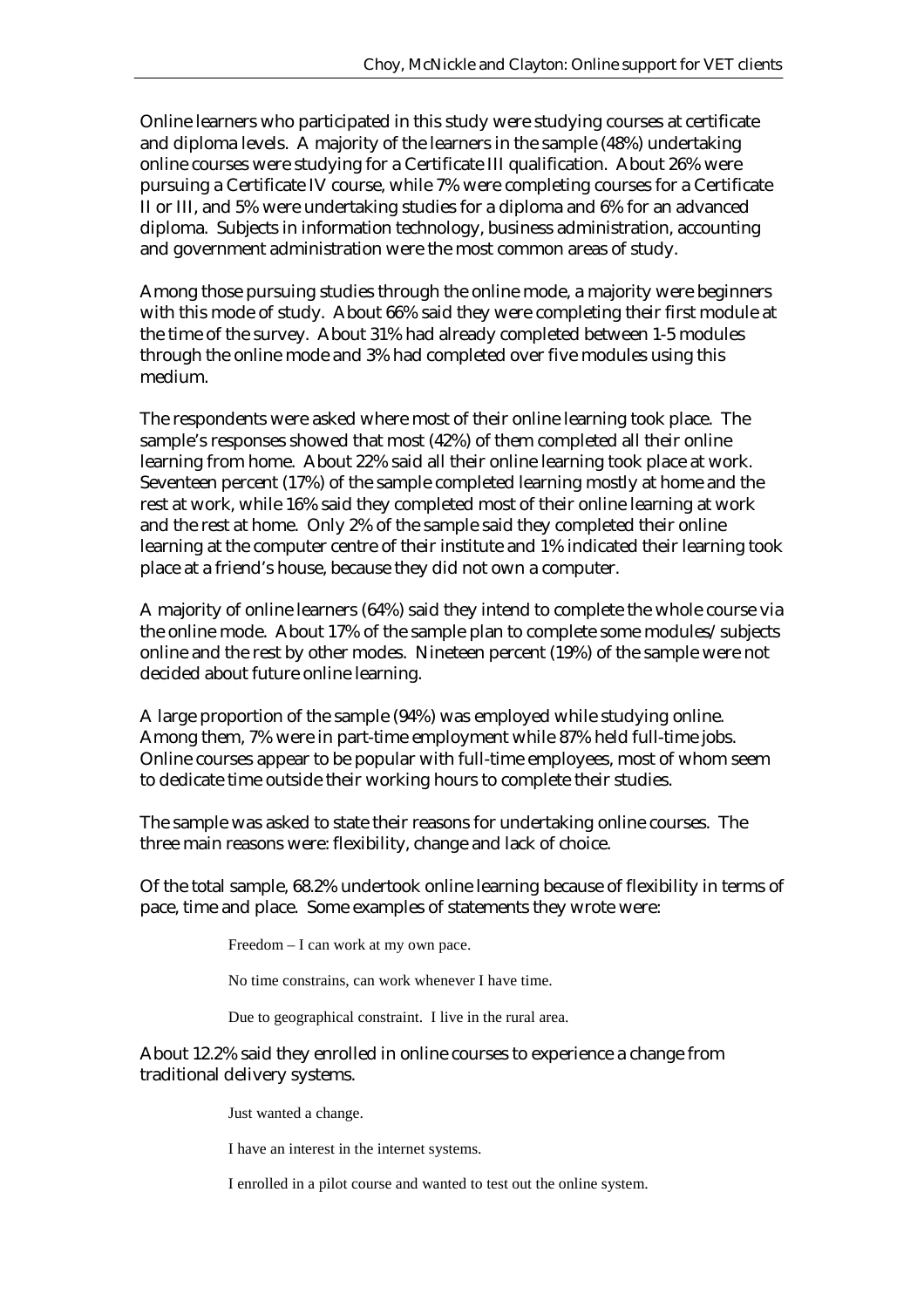About 19.6% of the sample said they did not have a choice in the course they were studying online because it was offered only through this mode. Among them, a few said their employer who sponsored their study requested they completed the course online to participate in a pilot study.

Overall, the results show that the flexibility in time, place and pace are the key reasons why learners enrol in online courses.

In summary, the results of this study illustrate a profile of online VET learners that represents a set of common characteristics. Online VET learners appear to be represented mostly by:

- females:
- those aged over 30 years;
- individuals who do not belong to any specific target group (disabled, Aboriginal or Torres Strait Islander, culturally and linguistically diverse background, rural or regionally isolated);
- those mostly pursuing a Certificate III qualification in information technology;
- beginners using the online mode of delivery;
- learners who hold full-time employment and complete most of their learning in their own time, at home; and
- those who intend to complete the entire course via the online mode due to flexibility in time, place and pace.

## **Results**

#### **Level of expectation for pre-enrolment/enrolment services**

The mean scores for the 28 pre-enrolment/enrolment support services listed in the questionnaire were examined to rank the level of expectation  $(0 = not expected, 1 =$ low, 2 = average, 3 = high). Table 1 ranks (from highest to lowest) the sample's expectations for each type of service for pre-enrolment and enrolment.

#### **Table 1: Expectations for pre-enrolment/enrolment services**

| <b>Expectation – highest to lowest</b>                      | <b>Mean</b> |
|-------------------------------------------------------------|-------------|
| Detailed information about what is required to complete the | 2.80        |
| module/course                                               |             |
| Detailed information about the courses                      | 2.78        |
| Security of personal details on the institute's database    | 2.69        |
| Instructions on whom to approach for help                   | 2.59        |
| Information on how to enrol                                 | 2.57        |
| Instructions on how to seek help                            | 2.55        |
| The software and hardware requirements needed to do the     | 2.46        |
| course/module                                               |             |
| Recommended library resources to support learning           | 2.37        |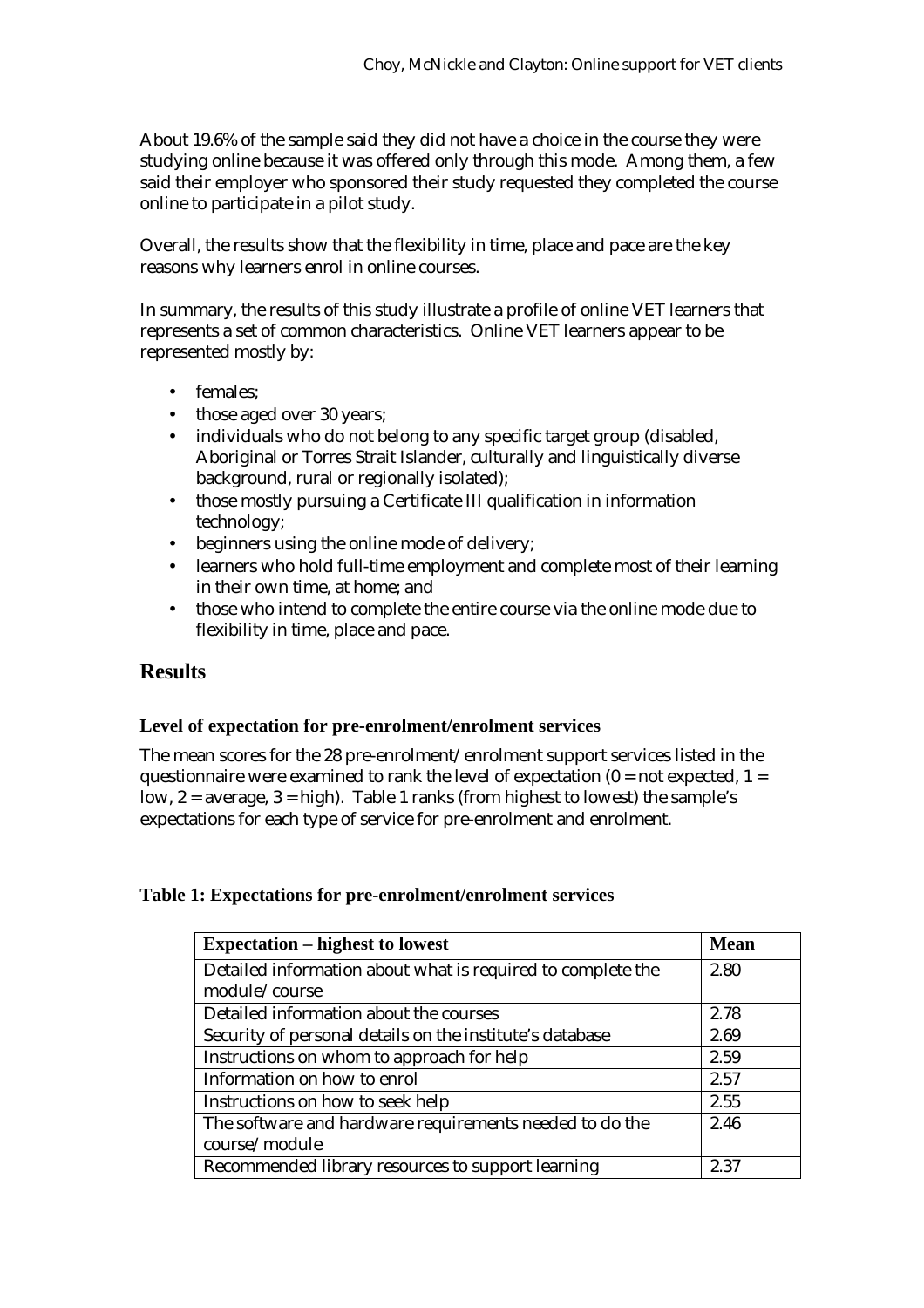| A guide on minimum time required for online learning each<br>week | 2.28 |
|-------------------------------------------------------------------|------|
| Comprehensive information about the institution providing the     | 2.27 |
| online course                                                     |      |
| Enrolment via the internet                                        | 2.25 |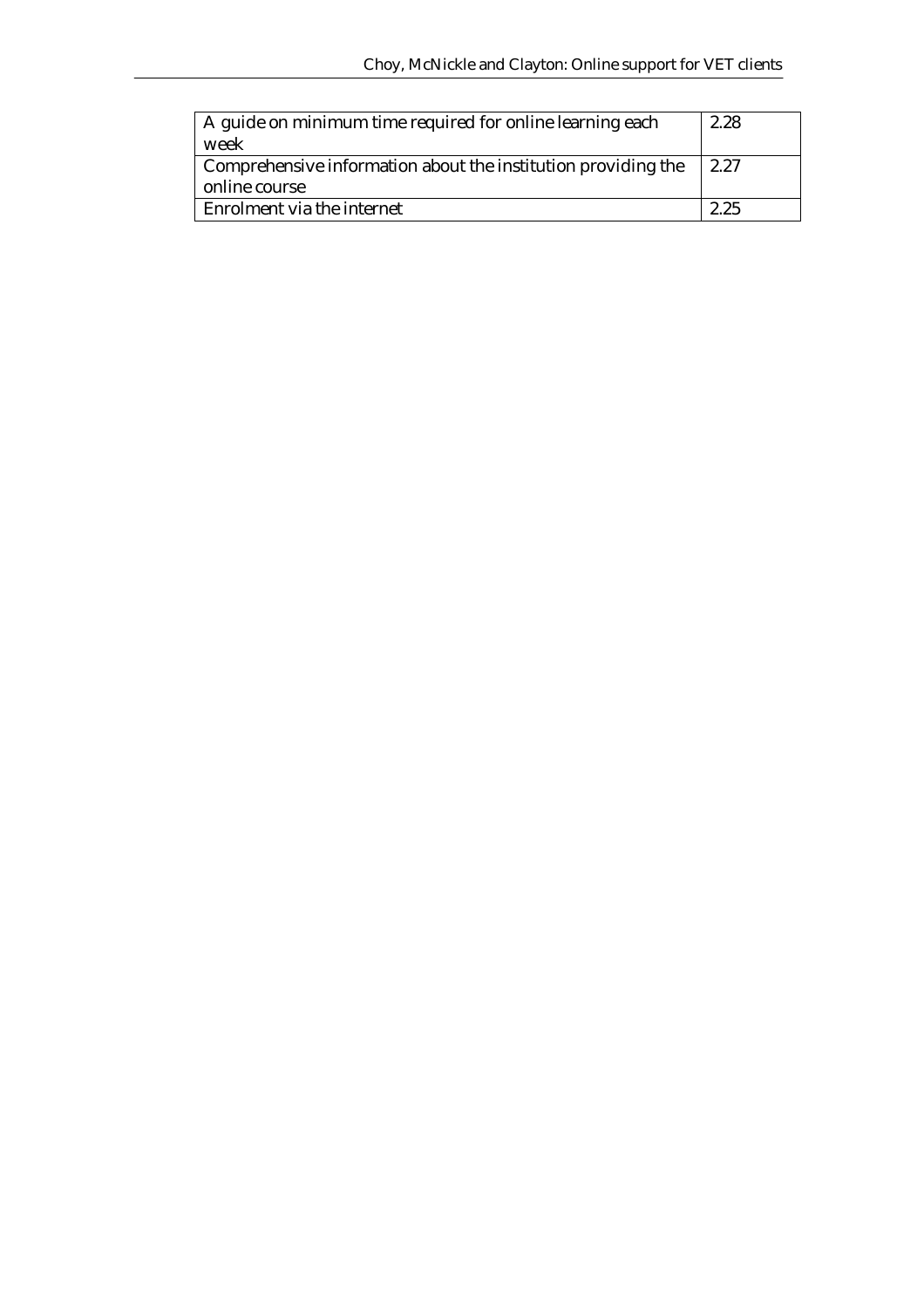| Ability to make changes to personal details through access by      | 2.21 |
|--------------------------------------------------------------------|------|
| password                                                           |      |
| Electronic security measures and how to utilise them               | 2.12 |
| Timetables for any workshop/orientation on using online            | 2.06 |
| technologies                                                       |      |
| Guide to effective learning strategies for independent learning    | 2.05 |
| Option to complete the RPL via the internet                        | 2.05 |
| An assessment of my readiness for online learning                  | 2.04 |
| Advice about the level of self-motivation required for online      | 2.03 |
| learning                                                           |      |
| Assistance with the development of a personal learning plan        | 1.99 |
| The total cost for completing each module/course                   | 1.95 |
| Suggestions on managing my learning                                | 1.95 |
| Access to student administration                                   | 1.93 |
| Guide to institute provider's policies on using the internet for   | 1.89 |
| learning                                                           |      |
| Access to institute student services                               | 1.86 |
| Information about copyright obligations                            | 1.69 |
| Pre-enrolment counselling on my suitability for online learning    | 1.49 |
| Payment of fees via the internet                                   | 1.31 |
| A special deal with an internet service provider that is set up by | 1.25 |
| the institution                                                    |      |

The five most expected services for pre-enrolment/enrolment were:

- Detailed information about what is required to complete the module/course  $(m = 2.80)$
- Detailed information about the courses  $(m = 2.78)$
- Security of personal details on the institute's database  $(m = 2.69)$
- Instructions on whom to approach for help  $(m = 2.59)$
- Information on how to enrol (m =  $2.57$ ).

The lowest expectations for pre-enrolment/enrolment services were for:

- A special deal with an internet service provider that is set up by the institution (m =  $1.25$ )
- Payment of fees via the internet  $(m = 1.31)$
- Pre-enrolment counselling on my suitability for online learning  $(m = 1.49)$
- Information about copyright obligations  $(m = 1.69)$
- Access to institute student services ( $m = 1.86$ )

There was no significant difference in responses by age. There was a significant difference ( $t = -2.21$ ,  $p = 0.030$ ) in expectations by male and female learners for four services. Females had a higher expectation for *detailed information about what is required to complete the module/course* (m = 2.86) than males (m = 2.67). Females also had a higher expectation for *enrolment via the internet* (t =  $-2.07$ , p = 0.040) (m = 2.35) than males ( $m = 2.03$ ). With regards to security of personal details on the institute's database, females expected this service more than males did (t =  $-2.16$ , p = 0.030) (m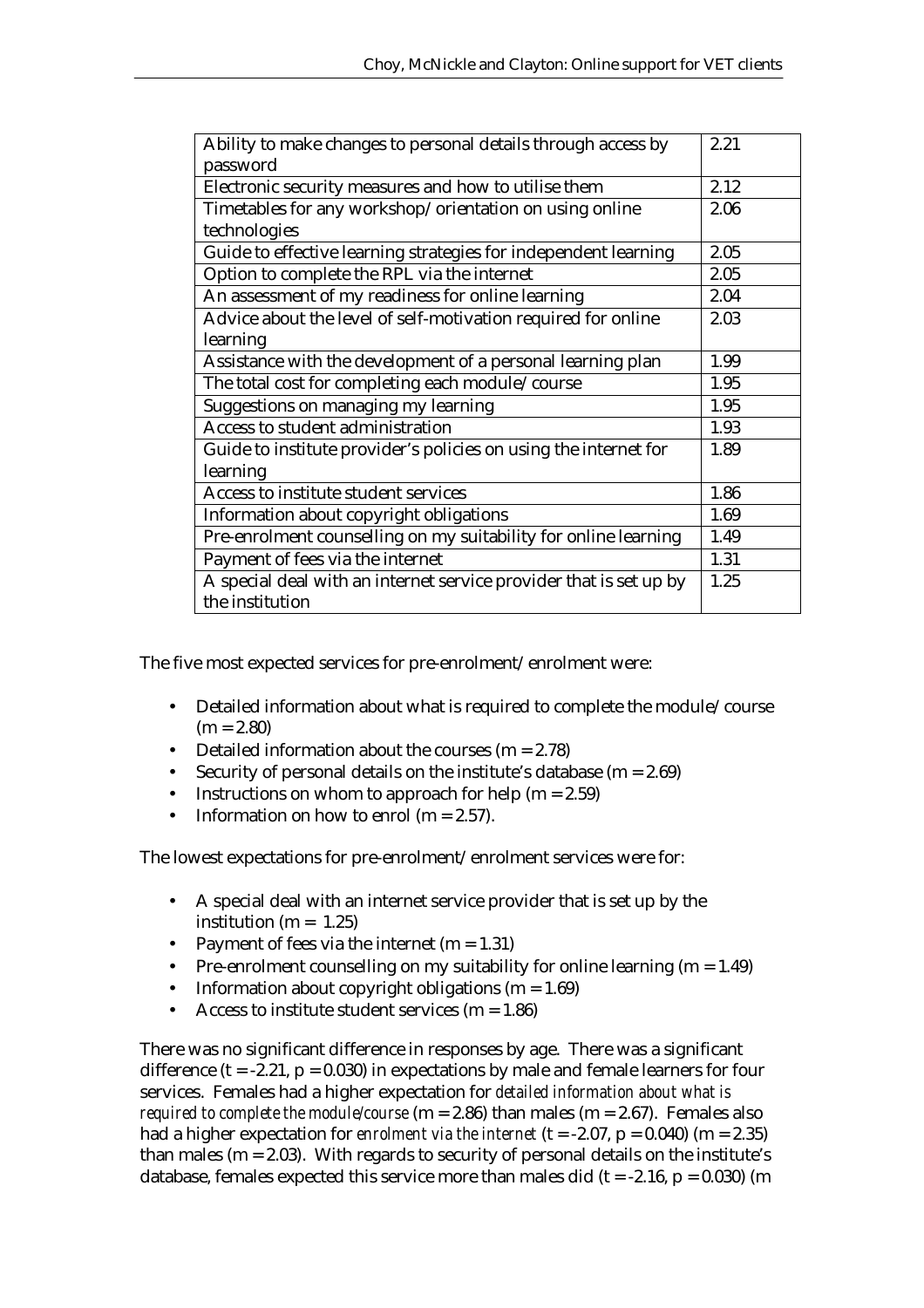for females  $= 2.77$ ; m for males  $= 2.52$ ). Males indicated lesser expectation for the *option to complete RPL via the internet,* than females  $(t = -2.00, p = 0.045)$  (m for males = 1.83; m for females  $= 2.15$ ).

There was a significant difference between expectations of employed and unemployed online learners. The differences were in four types of services:

- the total cost for completing each module/course ( $t = -8.42$ ,  $p = 0.00$ )
- the software and hardware requirements needed to do the course/module (t  $= -6.26, p = 0.000$
- security of personal details on the institute's database  $(t = -4.46, p = 0.000)$
- access to institute's student services  $(t = -2.44, p = 0.037)$ .

The unemployed online learners had higher means for these services (m = 3.00, 3.00, 3.00 and 2.43 respectively). Compared to those in full-time employment, learners who were in part-time employment had higher expectations for *the software and hardware required to complete the course/module* (m = 3.00); *detailed information about what is required to complete the module/course* (m = 3.00); and *an assessment of readiness for online learning* (m = 2.50). The difference in the expectations of the two groups was significant (t = 5.88, p. 0.000; t = 2.95, p = 0.004; t = 2.82, p = 0.011 respectively).

## **Level of expectation for learning and teaching**

The sample's expectations for each type of service for online learning and teaching are ranked in Table 2.

| Table 2: Expectations for learning and teaching |  |
|-------------------------------------------------|--|
|-------------------------------------------------|--|

| <b>Expectation – highest to lowest</b>                     | <b>Mean</b> |
|------------------------------------------------------------|-------------|
| Clear statements of what I was expected to learn           | 2.69        |
| Helpful feedback from teachers                             | 2.67        |
| <b>Requirements for assessment</b>                         | 2.65        |
| Communication with teachers using a variety of methods, eg | 2.65        |
| email, online chat, face-to-face discussion                |             |
| Timely feedback from teachers                              | 2.60        |
| Course outline and learning outcomes                       | 2.54        |
| Information on due dates for the different tasks           | 2.51        |
| Information on the return time for assignments             | 2.49        |
| Strategies for approaching assessment tasks                | 2.49        |
| The way feedback is to be provided to me                   | 2.41        |
| Learning materials presented in small manageable amounts   | 2.37        |
| How I could demonstrate my learning                        | 2.36        |
| Guide to composing assignments                             | 2.27        |
| Opportunities to practice skills that are being acquired   | 2.25        |
| Regular encouragement by teachers                          | 2.22        |
| Guide on how to make my learning effective                 | 2.21        |
| Back-up support using telephone or faxes                   | 2.16        |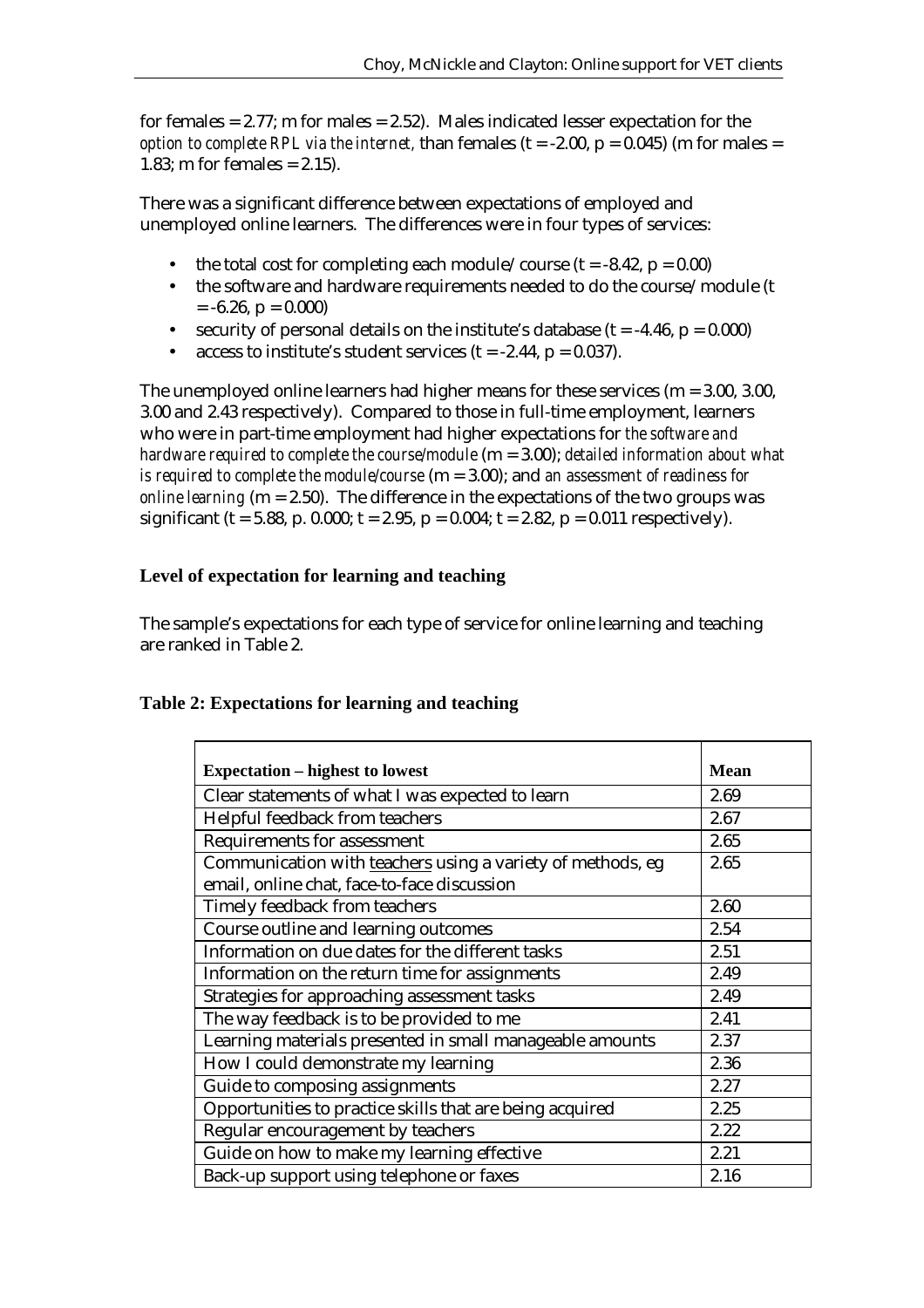| Strategies for independent learning                             | 2.07 |
|-----------------------------------------------------------------|------|
| Tips on how I would succeed in online learning                  | 2.01 |
| Bulletin board set up for each course                           | 1.99 |
| System to address student concerns                              | 1.98 |
| Access to frequently asked questions and responses about online | 1.95 |
| learning                                                        |      |
| Web-board for discussion                                        | 1.85 |
| Communication with other students using a variety of ways, eg   | 1.84 |
| email, online chat                                              |      |
| Procedures for withdrawing from the course                      | 1.82 |
| Procedures for transferring from the course                     | 1.70 |
| Online chat room                                                | 1.66 |
| Grievance and appeals procedures explained                      | 1.67 |
| Provision of suggestion box                                     | 1.64 |
| Links to job vacancies                                          | 1.30 |
| Working in groups                                               | 1.28 |
| Strategies for job interviews                                   | 1.23 |
| Access to the institute's student association                   | 1.21 |
| A guide to writing resumes                                      | 1.21 |

The five most expected services in the area of learning and teaching were:

- Clear statements of what I am expected to learn  $(m = 2.69)$
- Helpful feedback from teachers  $(m = 2.67)$
- Information on requirements for assessment  $(m = 2.65)$
- Communication with teachers using a variety of ways, eg email, online chat, face-to-face discussion  $(m = 2.65)$
- Timely feedback from teachers  $(m = 2.60)$

The lowest expectations for learning and teaching services were for:

- A guide to writing resumes  $(m = 1.21)$
- Access to the institute's student association  $(m = 1.21)$
- Strategies for job interviews  $(m = 1.23)$
- Working in groups  $(m = 1.28)$
- Links to job vacancies  $(m = 1.30)$ .

As a majority of online learners in the survey were already in full-time or part-time employment, a low level of expectation for these services was not surprising.

There was no significant difference in the responses by age group. However, significant differences were noted in the responses of males and females for the following services:

- *Communication with teachers using a variety of methods, eg email, online chat, faceto-face discussion* ( $t = -2.32$ ,  $p = 0.023$ ). The mean response for males was 2.47 and for females it was 2.73.
- *Helpful feedback from teachers* ( $t = -2.51$ ,  $p = 0.014$ ). The means of males and females were 2.49 and 2.75 respectively.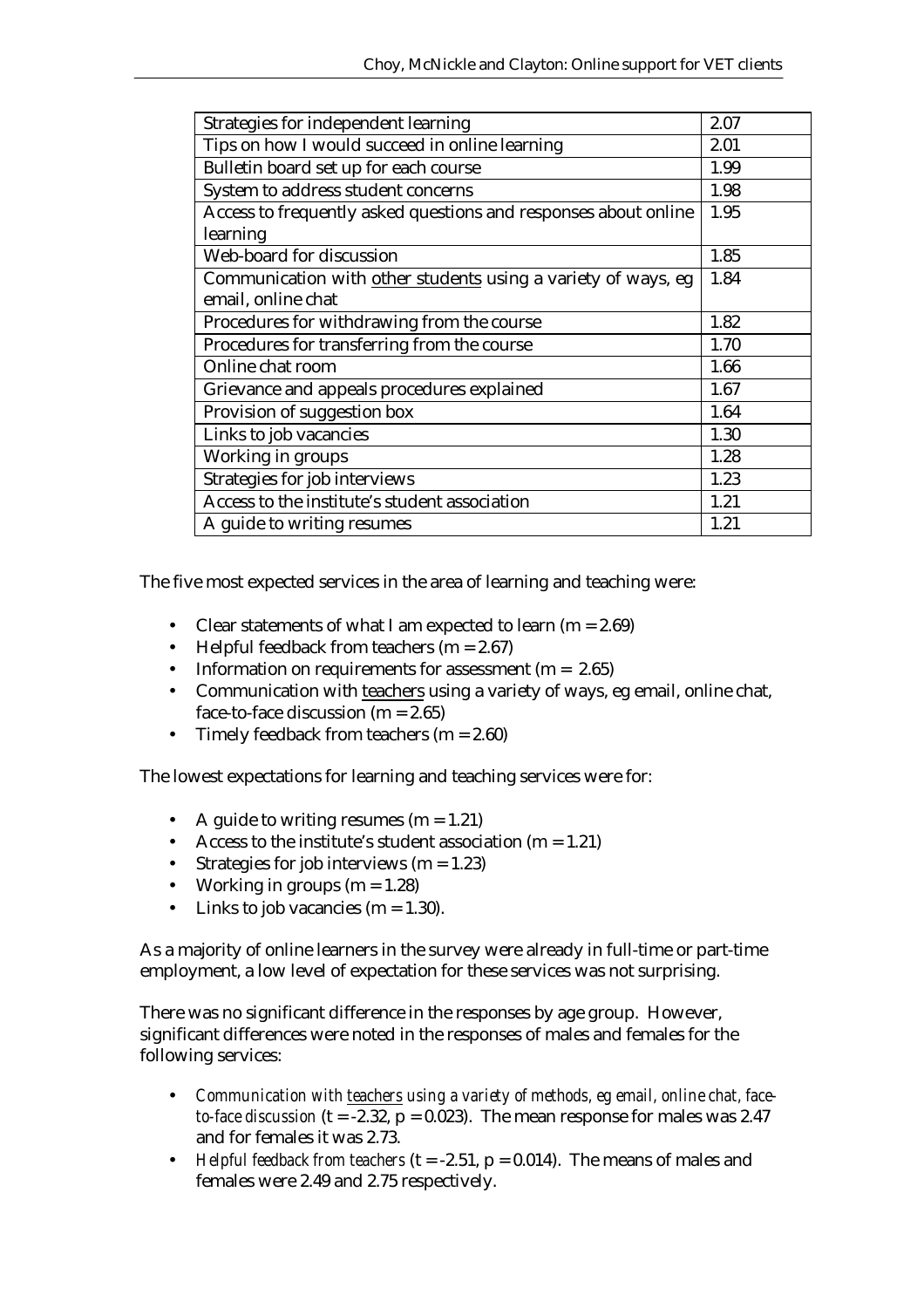- *Presentation of learning materials in small manageable amounts* (t = -2.59, p = 0.011). Males had a mean of 2.13 and females 2.48.
- *Strategies for job interviews* ( $t = -2.54$ ,  $p = 0.012$ ). Females had a higher mean of 1.35 than males, who had a mean of 0.92.
- *Strategies for approaching assessment tasks* (t = -2.21, p = 0.029). The mean for males was 2.31 and for females it was 2.56.
- *Guide for composing assignments*  $(t = -2.33, p = 0.022)$ . The mean for males was 2.05 and for females it was 2.37.
- *The way feedback is to be provided*  $(t = -2.60, p = 0.011)$ . Females had a higher mean of 2.53 than males, who had a mean of 2.16.

## **Level of expectation for technical support**

Table 3 contains the ranking (from highest to lowest) of the expectations for technical support.

| <b>Expectation – highest to lowest</b>                                      | <b>Mean</b>  |
|-----------------------------------------------------------------------------|--------------|
| Quick response to technical problems                                        | 2.34         |
| Easy access to technical assistance                                         | 2.24         |
| Provision of technical (IT) assistance throughout the course                | 2.17         |
| Strategies for checking the accuracy/quality of information on the internet | 2.09         |
| Access to frequently asked questions and responses about technical issues   | 2.05         |
| Tips on how to conduct online research                                      | 2.02<br>1.96 |
| Provision of glossaries to inform me about technical online terms           |              |
| Tips on how to access databases                                             | 1.90         |
| Tips on how to use electronic reference material                            | 1.87         |
| Tips on how to download information                                         | 1.87         |
| Code of Conduct for online users                                            | 1.78         |
| Guide on how to use search engines                                          | 1.72         |
| A guide on participating in a discussion group                              | 1.67         |
| Net etiquette                                                               | 1.64         |
| Tips on how to attach and send files by email                               | 1.53         |

#### **Table 3: Expectation for technical support**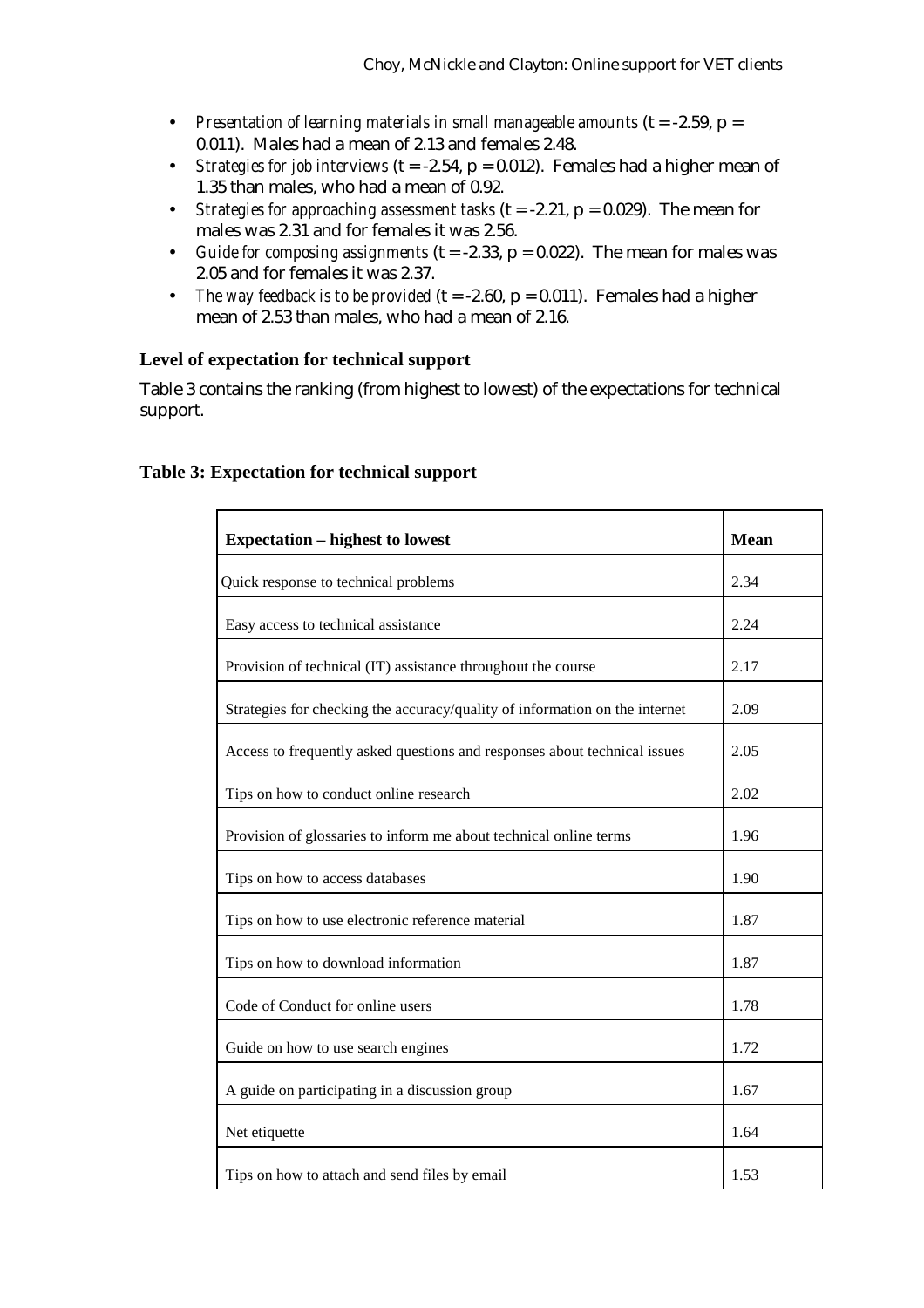| Guide to using email | 1.49 |
|----------------------|------|

The five most expected technical services were:

- Quick response to technical problems  $(m = 2.34)$
- Easy access to technical assistance  $(m = 2.24)$
- Provision of technical (IT) assistance throughout the course  $(m = 2.17)$
- Strategies for checking the accuracy/quality of information on the internet (m  $= 2.09$
- Access to frequently asked questions and responses about technical issues (m  $= 2.05$ ).

The lowest expectations for technical services were for:

- Guide to using email  $(m = 1.49)$
- Tips on how to attach and send files by email (m =  $1.53$ )
- Net etiquette  $(m = 1.64)$
- Guide on participating in a discussion group  $(m = 1.67)$
- Guide on how to use search engines  $(m = 1.72)$ .

There was no significant difference in the mean responses for technical support services by age, gender or employment status.

#### **Evaluation of current online services**

Online learners who participated in the online interviews cited three essential services for completion of their courses: regular contact with teachers/tutors, quick response from teachers/tutors and regular support for learning. They believed that regular communication with teachers/tutors as well as peers through emails or telephone was important to motivate and encourage them to continue with their learning. As the technologies that support online delivery are recognised for speedy communication, learners expect quick responses. Learners expect their teachers/tutors to provide them with direction, links to resources, clear navigation, and to establish networks to support their learning. They also suggested that teachers/tutors should initiate and schedule regular discussions through chat rooms.

Regular contact with teachers/tutors and hyperlinks to resources and other sites were identified as the most beneficial services for online learners. Among the services perceived as best practice examples, the interviewees listed: bulletin boards; enrolment information with links to application forms; course information including costs for each; and the option to complete the assessment online.

According to the interviewees there were two main limitations in the current online services that related to facilitation and technical systems. Many believed that teachers did not provide clear guidelines or explanations of their expectations from learners. The interviewees shared a common view that many teachers/tutors are not adequately trained for online delivery. Some learners identified limitations in technical knowledge (of teachers) in the use of online technology. A few interviewees stated disappointment with changes in teachers/tutors during the semester. Learners experienced difficulties because some materials were not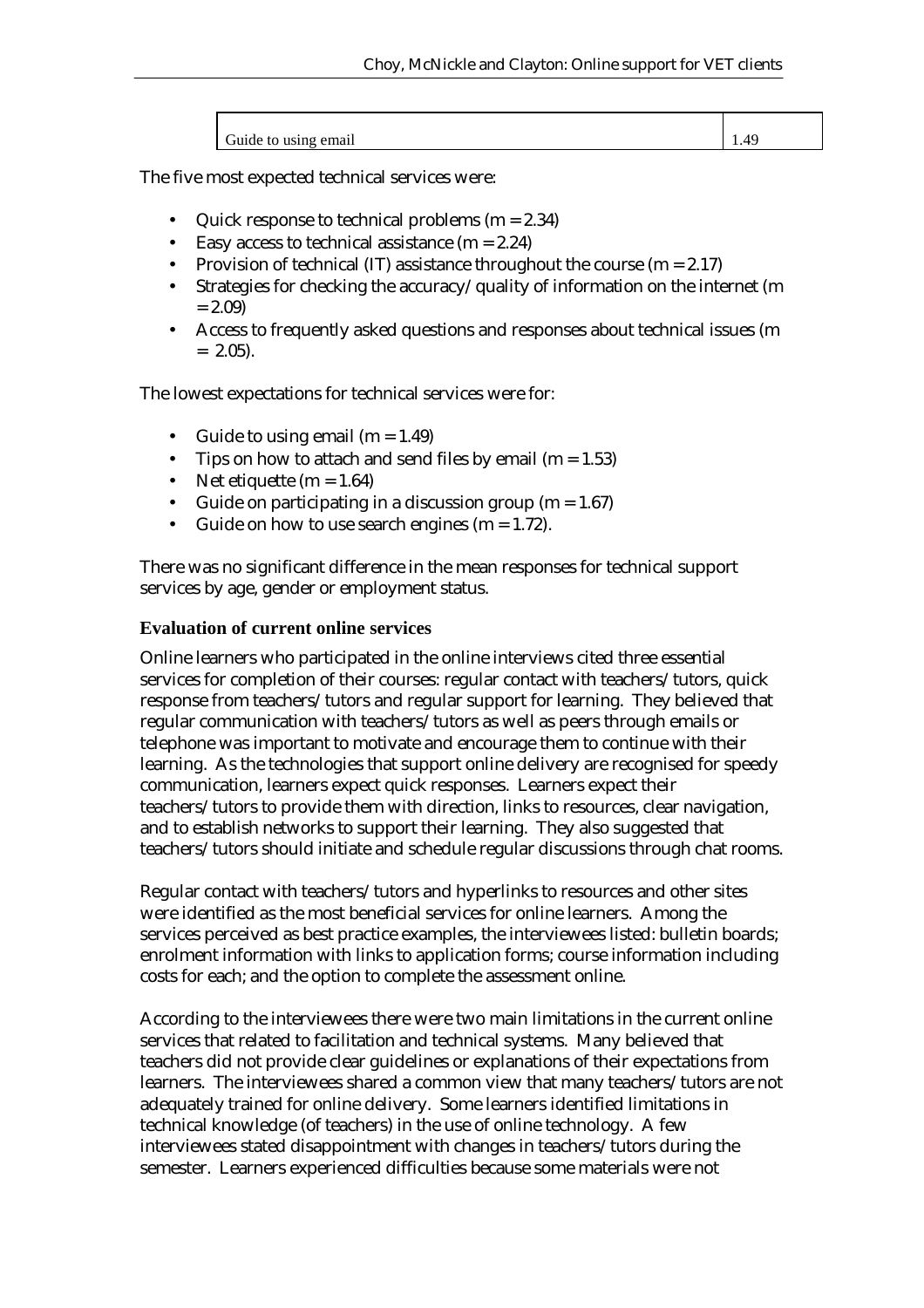specifically designed for online delivery. They compared online learning materials that were offered by RTOs (mostly international) other than those they were enrolled with.

Limitations with the current technical systems related mostly to navigation problems that limited access to a set number of webpages at a specific time. This presented them with difficulties when they wanted to cross-reference a particular page or document while preparing notes or completing assessment tasks. According to a few online learners, they expected a lot more interactivity with the learning materials than was currently available. Access to technical support (eg log-in) after hours was of concern to a few online learners.

## **Summary**

The results of this study suggest that there is a higher proportion of females than males undertaking VET online courses. A majority of online learners (68%) are aged over 40 years and are in full-time employment. A majority do not belong to any particular target group (eg disabled; Aboriginal or Torres Strait Islander; culturally and linguistically diverse background; rural or regionally isolated). A range of courses at the Australian Qualification Framework (AQF) levels is currently being offered online. These include courses for the Certificate I, II, III and IV and courses at the diploma and advanced diploma levels. Courses at the Certificate III level were most diverse and popular.

The survey responses indicate that most of the learning tasks are completed in the learners' own time at home. They explained that the flexibility in pace, time and place of learning were the key reasons for choosing the online mode. Most of the learners surveyed for this study planned to complete their entire course via the online mode.

The survey results show that online learners have high expectations of certain services during pre-enrolment/enrolment and learning and teaching. Five services that are most expected are:

- Detailed information about what is required to complete the module/course
- Detailed information about the courses
- Security of personal details on the institute's database
- Clear statements of what learners are expected to learn
- Helpful feedback from teachers.

The first three of these services are expected during pre-enrolment and enrolment and the remaining two relate to learning and teaching.

Although much of the learning that takes place through the online delivery systems requires self-directed learning approaches, the findings of this study indicate that online learners still prefer frequent communication and interaction with teachers/tutors. There appears to be much demand for pedagogical support such as that available in the traditional classroom settings. Comments from participants in this study suggest that many online learners have broad knowledge and understanding about interactive online materials. They have explored other materials on the world wide web and have experienced the capacities for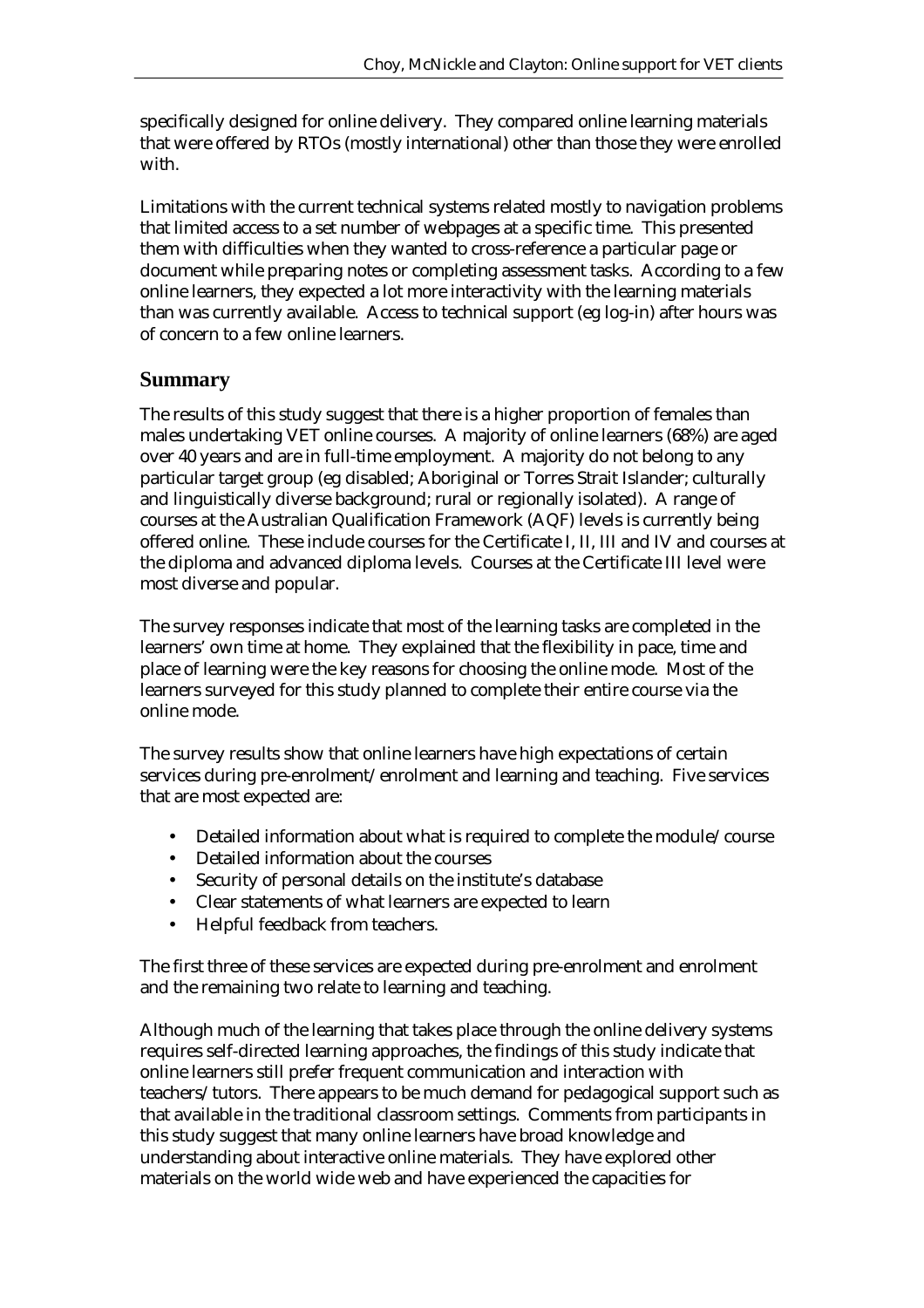interactiveness and virtual reality through technology. Online learners have high expectations of online materials. They also expect their teachers/tutors to have expertise in and knowledge of online systems so as to provide better services to learners.

The key issues for RTOs to consider include:

- specific professional development for teachers/tutors who are involved in online delivery;
- allocation of dedicated staff to support online learners so that they are able to provide rapid response to enquiries;
- establishment of guidelines and directions for online learners and teachers/tutors; and
- establishment of the roles and responsibilities of learners as well as teachers/tutors.

The key issue of the national governing body such as ANTA is to set minimum standards for online delivery to ensure any specific groups of online VET learners are not disadvantaged.

## **Acknowledgments**

The authors acknowledge the financial support provided by NCVER for the completion of the study reported in this paper. The support of VET online learners and staff who contributed to this study is gratefully appreciated.

## **References**

Australian National Training Authority (1996) National Flexible Delivery Taskforce Final Report. Brisbane: Australian National Training Authority.

Baron J, Thiele D and Hintz E (1995) Following the yellow brick road. Adelaide: National Centre for Vocational Education Research.

Booker D (2000) Getting to grips with online delivery. Adelaide: National Centre for Vocational Education Research.

Boote J (1998) Learning to learn in vocational education and training: are students and teachers ready for it? Australian and New Zealand Journal of Vocational Education Research, vol 6, no 2, pp 59-86.

Brennan R (2000) All that glitters is not gold: online delivery of education and training. Adelaide: National Centre for Vocational Education Research.

Brookfield S (1984) Self-directed adult learning: a critical paradigm. Australian Education Quarterly, vol 35, no 2, pp 59-71.

Bruce D (1998). Building social capital and community learning networks in community internet access centres. Learning Communities, Regional Sustainability and the Learning Society.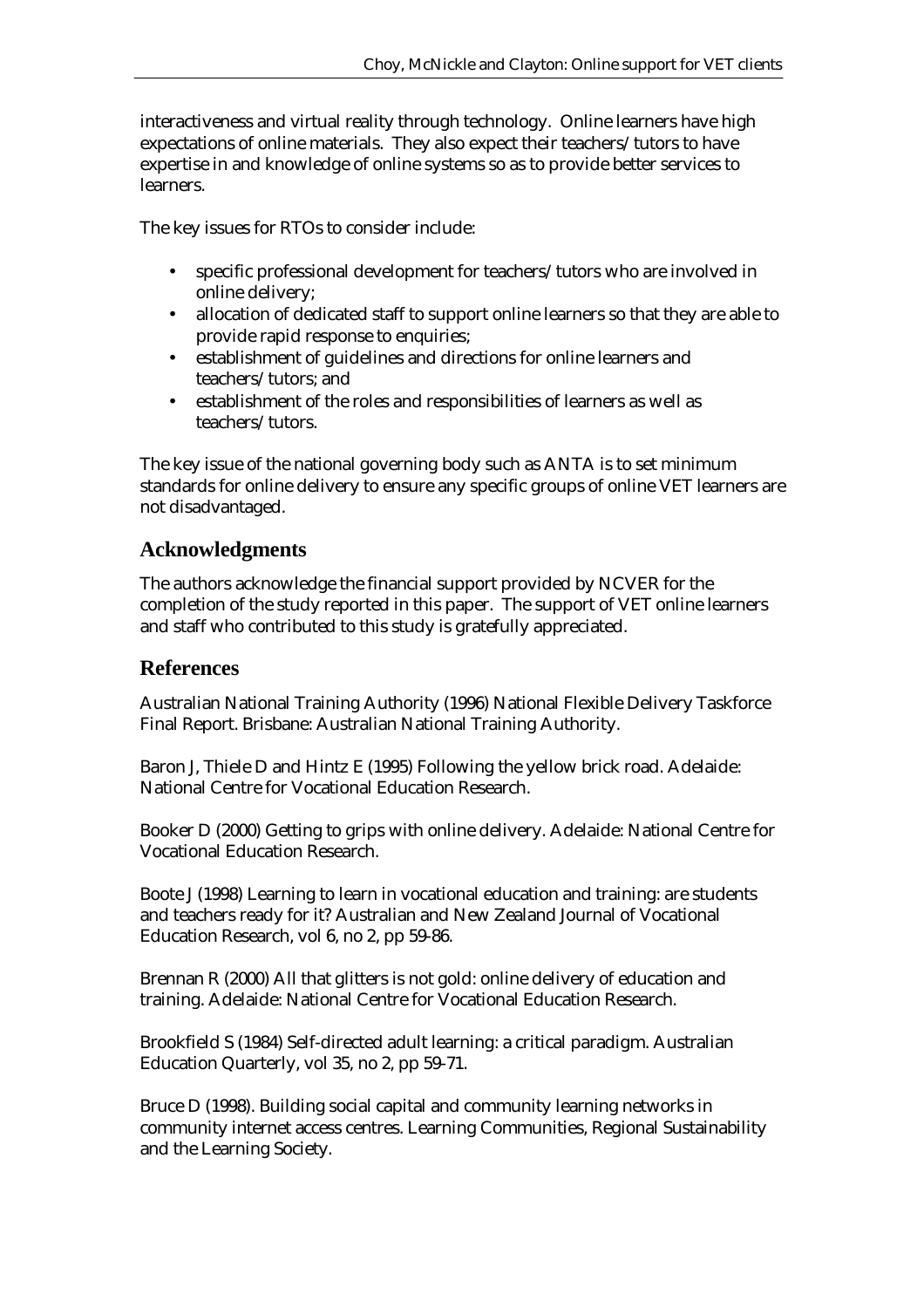Candy P (1991) Self-direction for lifelong learning. San Francisco: Jossey-Bass.

Carroll T and McNickle C (2000) Online student services report. Canberra: Canberra Institute of Technology.

Cashion J (2000) Research in on-line education. Moving On-line Conference, Gold Coast, Southern Cross University.

Choy S and Hill D (2000) Managing a case study approach in VET research to address the funding agency's criteria. Third National Conference of AVETRA, Canberra, National Centre for Vocational Education Research.

Cochrane C (2000) The reflections of a distance learner 1977-1997. Open Learning, vol 15, no 1, pp 17-34.

Cornu P L (2000) Using online technology in a flexible learning centre. Moving Online Conference, Gold Coast, Southern Cross University.

Doherty M (2000) Internet gap risk to quality of education. Canberra Sunday Times, Canberra, p 17.

Gee L (2000) Log on to learn. Impulse - Inflight, November-December, pp 20-22.

George R (1995) Flexible delivery: the new paradigm in higher education. Access through open learning '95, Ballina, Southern Cross University.

Harper B, Hedberg J, Bennet S and Lockyer L (2000) The online experience: a review of the state of Australian online education and training practices. Adelaide, National Centre for Vocational Education Research, p 40.

James T (1998) Literature review regarding student withdrawal and completion. Sydney, OTEN.

Killen R (1994) Differences between students' and lecturers' perceptions of factors influencing students' academic success at university. Higher Education Research and Development, vol 13, no 2, pp 199-211.

LeCornu P (2000) Using online technology in a flexible learning centre. Moving Online Conference, Gold Coast, Southern Cross University.

Low D, Drake V and Lynam P (2000) Flexible initiatives in physics at ADFA. Moving Online Conference, Grand Mercure, Gold Coast, Southern Cross University.

McKavanagh C (1999) Educational frameworks for the development and evaluation of web-based learning. Australian Vocational Education Review, vol 6, no 1.

McNickle C (1999a) Flexible delivery: induction strategies and support for learner success. Canberra: Canberra Institute of Technology, p 90.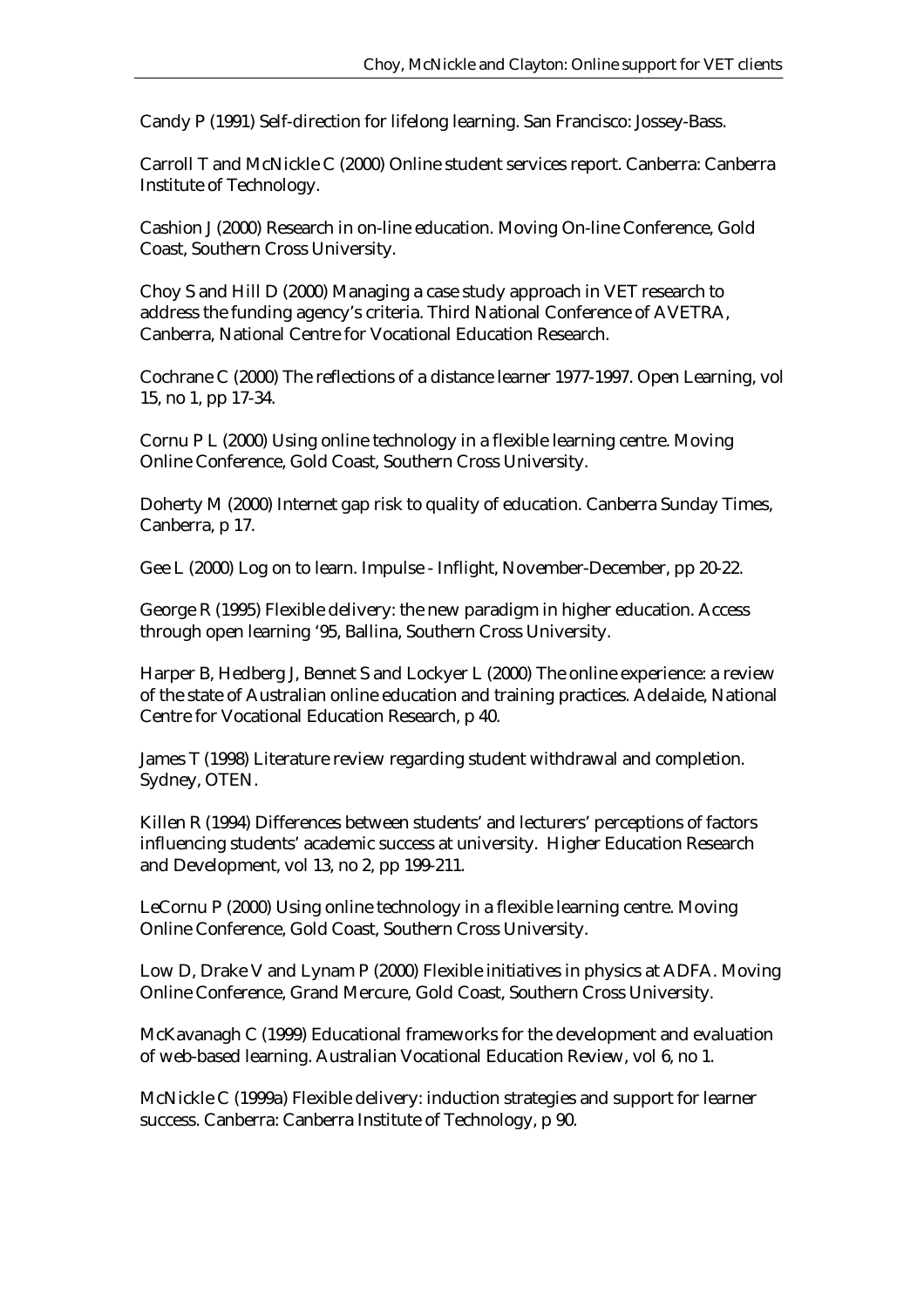McNickle C (1999b) Flexible delivery: induction strategies and support for learner success. What does the literature say? Canberra, Canberra Institute of Technology, p 52.

Mildon F (2000). Successful delivery of web based e-learning. Networking 2000, online.

Misko J (1999) Different modes of delivery - student outcomes and students' perspectives. Melbourne: AVETRA.

Misko J (2000) The effects of different modes of delivery: student outcomes and evaluations. Adelaide: National Centre for Vocational Education Research.

Mitchell J and Bluer R (1997) A planning model for innovation: new learning technologies. Melbourne: OTFE.

O'Connor P B (2000) E-learning and students with disabilities: from outer edge to leading edge. Networking 2000, online.

Peoples K (1999) Online learning: seven best practice principles. The Australian TAFE Teacher, vol 33, no 2, pp 10-11.

Pittman L (2000) Keeping quality in the picture. Campus Review, March 1-7, p 12.

Policy T (2000) Quality on the line benchmarks for success in internet-based distance education. Washington: National Education Society and Blackboard.

Postle G and Sturman A (2000) Models of learning as a factor in online education: an Australian case study. Society for Research in Higher Education Conference, Stirling, UK.

Robson R (1999). WWW-based course-support systems: the first generation. International Journal of Educational Telecommunications, vol 5, no 4, pp 271-282.

Salmon G (1998) Student induction and study preparation online. Telematics in Education Seminar, Joensuu, Finland.

Salmon G (2000) E-moderating the key to teaching and learning online. London: Kogan Page.

Scott W (2000) Cyber learning. Australian Training Review, October-December, no 36, p 9.

Smith P (2000) Flexible delivery and apprentice training: preferences, problems and challenges. Journal of Vocational Education and Training, vol 52, no 3, pp 483-503.

Stavaren L V, Beverley S and Bloch B (1999) Student support in flexible delivery. Sydney, New South Wales: Vocational Education and Assessment Centre.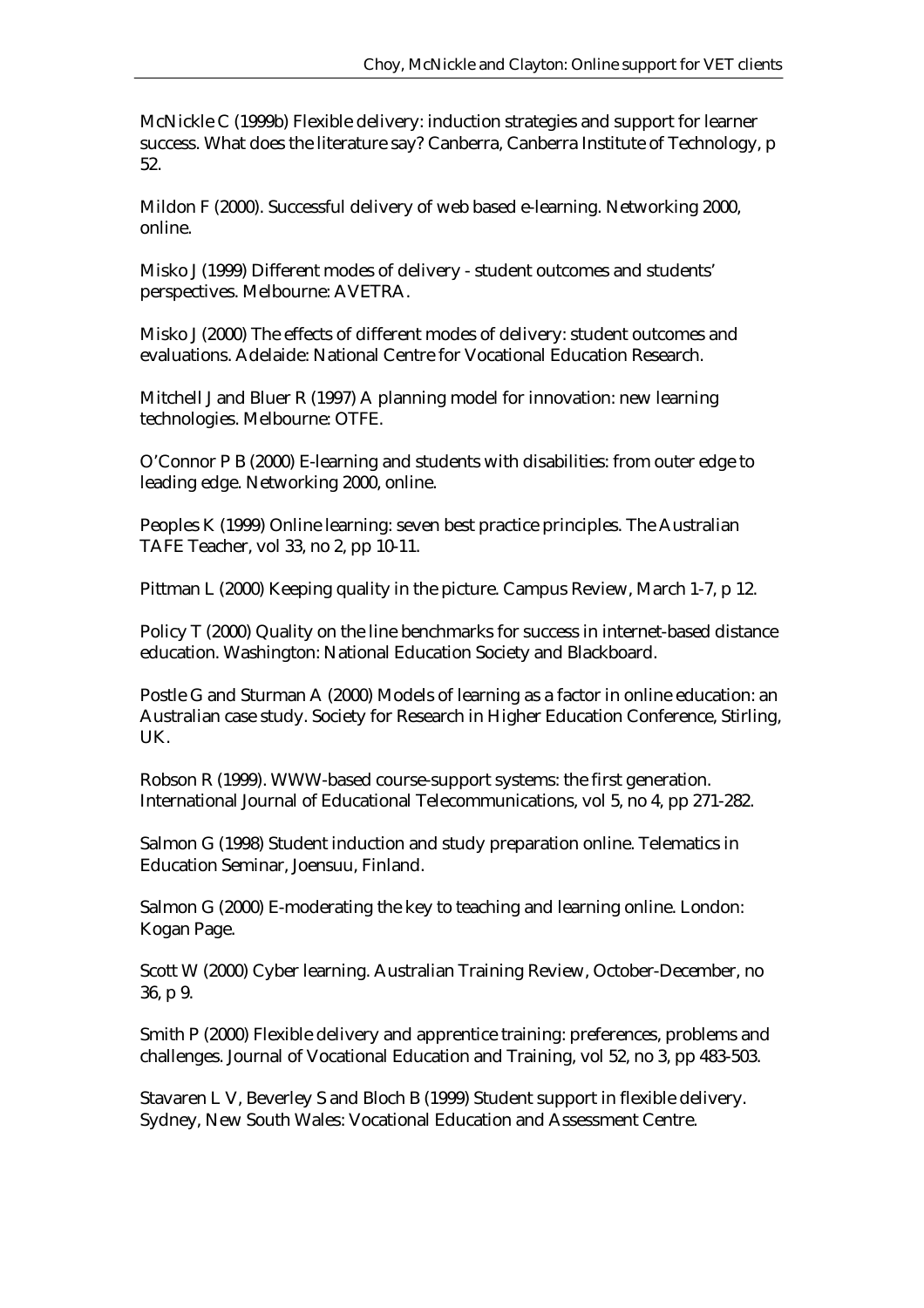Sturgill A, Martin W and Gay G (1999) Surviving technology: a study of student use of computer-mediated communication to support technology education. International Journal of Educational Telecommunications, vol 5, no 3, pp 239-259.

Warner D, Christie G and Choy S (1998) The readiness of the VET sector for flexible delivery including on-line learning. Brisbane: EdNa-VET Working Group, Australian National Training Authority.